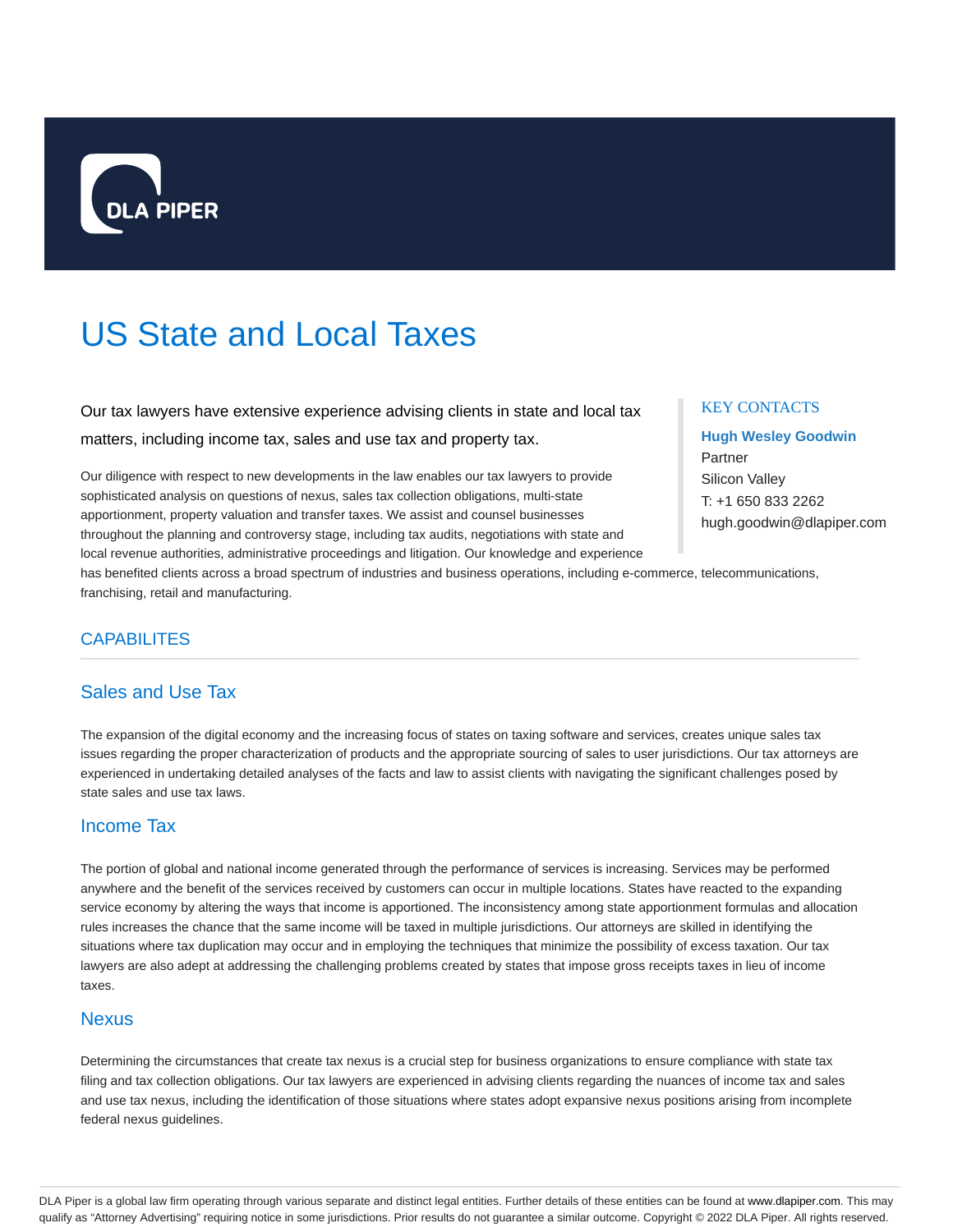# Cloud Computing

The taxation of e-commerce transactions varies from state to state and state tax laws are frequently inadequate to address modern day technologies and business transactions. As a result, commerce conducted "in the cloud" is susceptible to inconsistent tax treatment among the states. Our attorneys are dedicated to pursuing optimum state tax solutions for e-commerce service providers and consumers.

# Apportionment and Allocation (Sourcing)

Inconsistencies or ambiguities in state tax laws may cause certain transactions to be sourced to multiple jurisdictions. Our knowledge of federal and state taxing principles and our analytical attention to factual details enables our clients to benefit from legal positions designed to minimize adverse sourcing outcomes.

## Unclaimed Property

Each year, thousands of companies across the U.S. experience audits to determine whether they are in compliance with state laws regarding unclaimed property – defined as property (gift cards, uncashed payroll checks, customer credits, bank accounts, life insurance proceeds, shares and others) that has not been claimed by its owner for a specific period of time. Failure to comply with these laws can have a direct effect on financial performance because of the substantial penalties and interest charges that may be assessed following an audit. Our tax lawyers and lawyers that specialize in consumer affairs are experienced in advising clients regarding state unclaimed property laws and how these laws apply to modern day commerce and business relationships.

## EXPERIENCE

- Representing 29, including all major brands and many independents, in lawsuits related to the taxability of their 'merchant model' transactions with online travel companies and the extent to which occupancy tax applies to those transactions
- Representing major airlines and hotels regarding exemptions from occupancy tax under permanent residency rules and the applicability of California's Proposition 218
- Developed strategies for a seller of merchant coupons offered through on-line affiliate network marketplaces, to address the impact of state 'click-through' nexus provisions on the seller's business.
- Assisted provider of network infrastructure management services with a multi-state sourcing analysis for services provided electronically from remote locations.
- Drafted successful response letters to several California municipalities attempting to impose utility users tax on telecommunications service provider offering service plans for a fixed monthly rate.
- Obtained a ruling from the legal staff of the California State Board of Equalization negating a county assessor's attempts to reassess dozens of real property parcels acquired through a complex reverse exchange structure.
- Negotiated the multi-state apportionment of capital gains arising from a partnership's sale of an interest in communications spectrum originally sought to be taxed in full by multiple jurisdictions.
- Assisted a computer equipment seller holding unused outstanding credit memorandums issued to customers, with analyzing and applying the unclaimed property business-to-business reporting exclusion in various states.

#### INSIGHTS

# **Publications**

**Washington state undertakes study of captives to capture premium taxes amid COVID-19**

#### 10 September 2020

It is anticipated that the Washington state legislature will be interested in authorizing greater tax enforcement in this area.